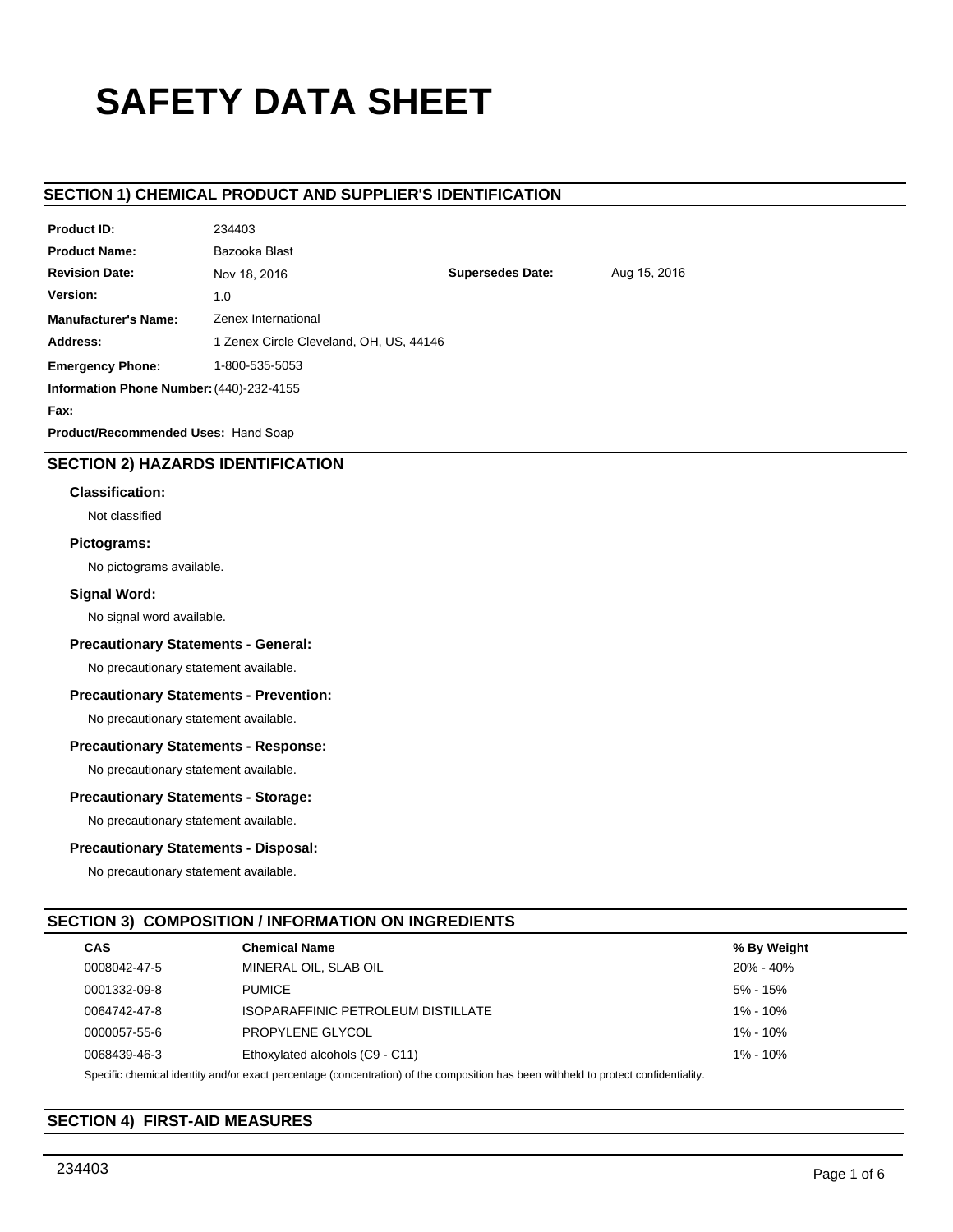#### **Inhalation:**

No ill effects expected.

#### **Eye Contact:**

Remove source of exposure or move person to fresh air. Rinse eyes cautiously with lukewarm, gently flowing water for several minutes, while holding the eyelids open. Remove contact lenses, if present and easy to do. Continue rinsing for a duration of 15-20 minutes. Take care not to rinse contaminated water into the unaffected eye or onto the face. If eye irritation persists: Get medical advice/attention.

#### **Skin Contact:**

No ill effects expected

#### **Ingestion:**

Rinse mouth. Do NOT induce vomiting. Immediately call a POISON CENTER/doctor. If vomiting occurs naturally, lie on your side, in the recovery position.

# **SECTION 5) FIRE-FIGHTING MEASURES**

#### **Suitable Extinguishing Media:**

Will not burn. Use extinguishing media suitable for surrounding fire.

#### **Specific Hazards in Case of Fire:**

None.

#### **Fire-Fighting Procedures:**

Isolate immediate hazard area and keep unauthorized personnel out. Stop spill/release if it can be done safely. Move undamaged containers from immediate hazard area if it can be done safely.

Dispose of fire debris and contaminated extinguishing water in accordance with official regulations.

## **Special Protective Actions:**

N.A.

# **SECTION 6) ACCIDENTAL RELEASE MEASURES**

#### **Emergency Procedure:**

Do not walk through spilled material.

Isolate hazard area and keep unnecessary people away.

Cover with an inert absorbent, shovel into appropriate containers and dispose of in accordance with federal, state and local regulations.

#### **Recommended Equipment:**

Safety glasses

#### **Personal Precautions:**

Avoid contact with eyes or clothing. Do not touch damaged containers or spilled materials unless wearing appropriate protective clothing.

#### **Environmental Precautions:**

Stop spill/release if it can be done safely.

# **SECTION 7) HANDLING AND STORAGE**

# **General:**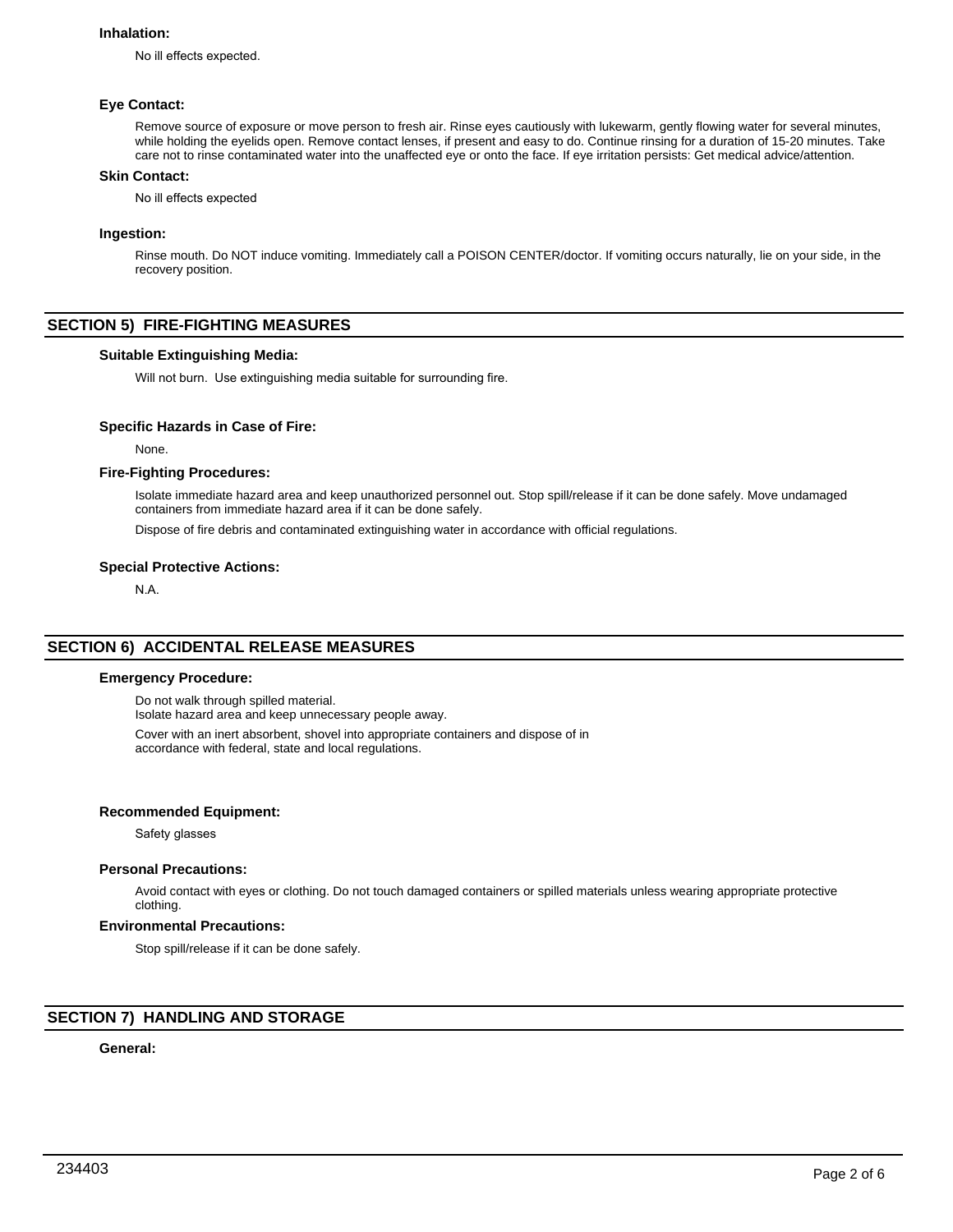Do not get in eyes, or on clothing. Use good personal hygiene practices. Eating, drinking and smoking in work areas is prohibited. Remove contaminated clothing and protective equipment before entering eating areas.

#### **Ventilation Requirements:**

None required

# **Storage Room Requirements:**

Keep container(s) tightly closed and properly labeled.

# **SECTION 8) EXPOSURE CONTROLS, PERSONAL PROTECTION**

# **Eye Protection:**

N.A.

# **Skin Protection:**

N.A.

# **Respiratory Protection:**

N.A.

# **Appropriate Engineering Controls:**

N.A.

| <b>Chemical Name</b>                                   | OSHA<br>TWA<br>(ppm) | <b>OSHA</b><br>TWA<br>(mg/m3) | <b>OSHA</b><br>STEL<br>(ppm) | OSHA<br>STEL<br>(mg/m3) | <b>OSHA</b><br>Tables (Z1,<br>Z2. Z31 | <b>OSHA</b><br>Carcinogen | OSHA<br><b>Skin</b><br>designation | <b>NIOSH</b><br>TWA<br>(ppm) | <b>NIOSH</b><br>TWA<br>(mg/m3) | <b>NIOSH</b><br>STEL<br>(ppm) | <b>NIOSH</b><br>STEL<br>(mg/m3) | <b>NIOSH</b><br>Carcinogen |
|--------------------------------------------------------|----------------------|-------------------------------|------------------------------|-------------------------|---------------------------------------|---------------------------|------------------------------------|------------------------------|--------------------------------|-------------------------------|---------------------------------|----------------------------|
| <b>ISOPARAFFINIC</b><br>PETROLEUM<br><b>DISTILLATE</b> | 500                  | 2000                          |                              |                         |                                       |                           |                                    |                              |                                |                               |                                 |                            |

| <b>Chemical Name</b>                                   | <b>ACGIH</b> | ACGIH      | <b>ACGIH</b> | ACGIH       |
|--------------------------------------------------------|--------------|------------|--------------|-------------|
|                                                        | TWA          | <b>TWA</b> | <b>STEL</b>  | <b>STEL</b> |
|                                                        | (ppm)        | (mg/m3)    | (ppm)        | (mg/m3)     |
| <b>ISOPARAFFINIC</b><br>PETROLEUM<br><b>DISTILLATE</b> |              |            |              |             |

# **SECTION 9) PHYSICAL AND CHEMICAL PROPERTIES**

# **Physical and Chemical Properties**

| Density               | 8.20072 lb/gal |
|-----------------------|----------------|
| Density VOC           | 0.00000 lb/gal |
| <b>VOC Regulatory</b> | 0.00000 lb/gal |
| <b>VOC Regulatory</b> | $0.00000$ q/l  |
| % VOC                 | $0.00000\%$    |
| <b>VOC Actual</b>     | 0.00000 lb/gal |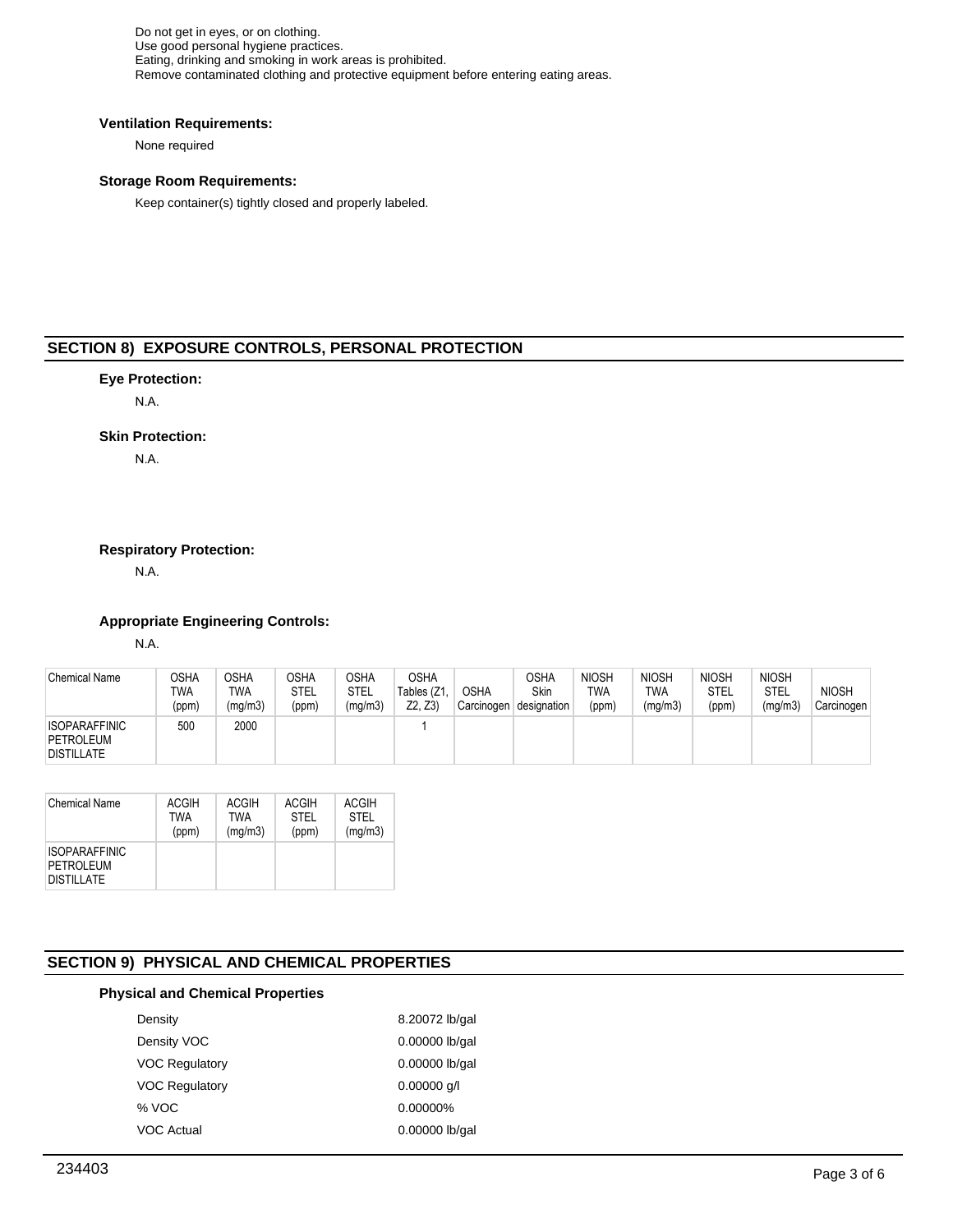| <b>VOC Actual</b>              | $0.00000$ g/l       |
|--------------------------------|---------------------|
| Appearance                     | Thick purple liquid |
| Odor Threshold                 | N.A.                |
| <b>Odor Description</b>        | Cherry              |
| pH                             | 8                   |
| <b>Water Solubility</b>        | Emulsion            |
| Flammability                   | Will not burn       |
| Flash Point Symbol             | N.A.                |
| <b>Flash Point</b>             | N.A.                |
| Viscosity                      | N.A.                |
| Lower Explosion Level          | N.A.                |
| <b>Upper Explosion Level</b>   | N.A.                |
| Vapor Pressure                 | N.A.                |
| Vapor Density                  | N.A.                |
| <b>Melting Point</b>           | N.A.                |
| Freezing Point                 | N.A.                |
| Low Boiling Point              | N.A.                |
| High Boiling Point             | N.A.                |
| Decomposition Pt               | N.A.                |
| Auto Ignition Temp             | N.A.                |
| <b>Evaporation Rate</b>        | N.A.                |
| VOC Composite Partial Pressure | N.A.                |

# **SECTION 10) STABILITY AND REACTIVITY**

# **Stability:**

The product is stable under normal storage conditions.

# **Conditions to Avoid:**

None.

# **Incompatible Materials:**

None known.

# **Hazardous Reactions/Polymerization:**

Will not occur.

# **Hazardous Decomposition Products:**

None known.

# **SECTION 11) TOXICOLOGICAL INFORMATION**

# **Skin Corrosion/Irritation:**

No data available

# **Serious Eye Damage/Irritation:**

No data available

# **Carcinogenicity:**

No data available

#### **Germ Cell Mutagenicity:**

No data available

# **Reproductive Toxicity:**

No data available

# **Respiratory/Skin Sensitization:**

No data available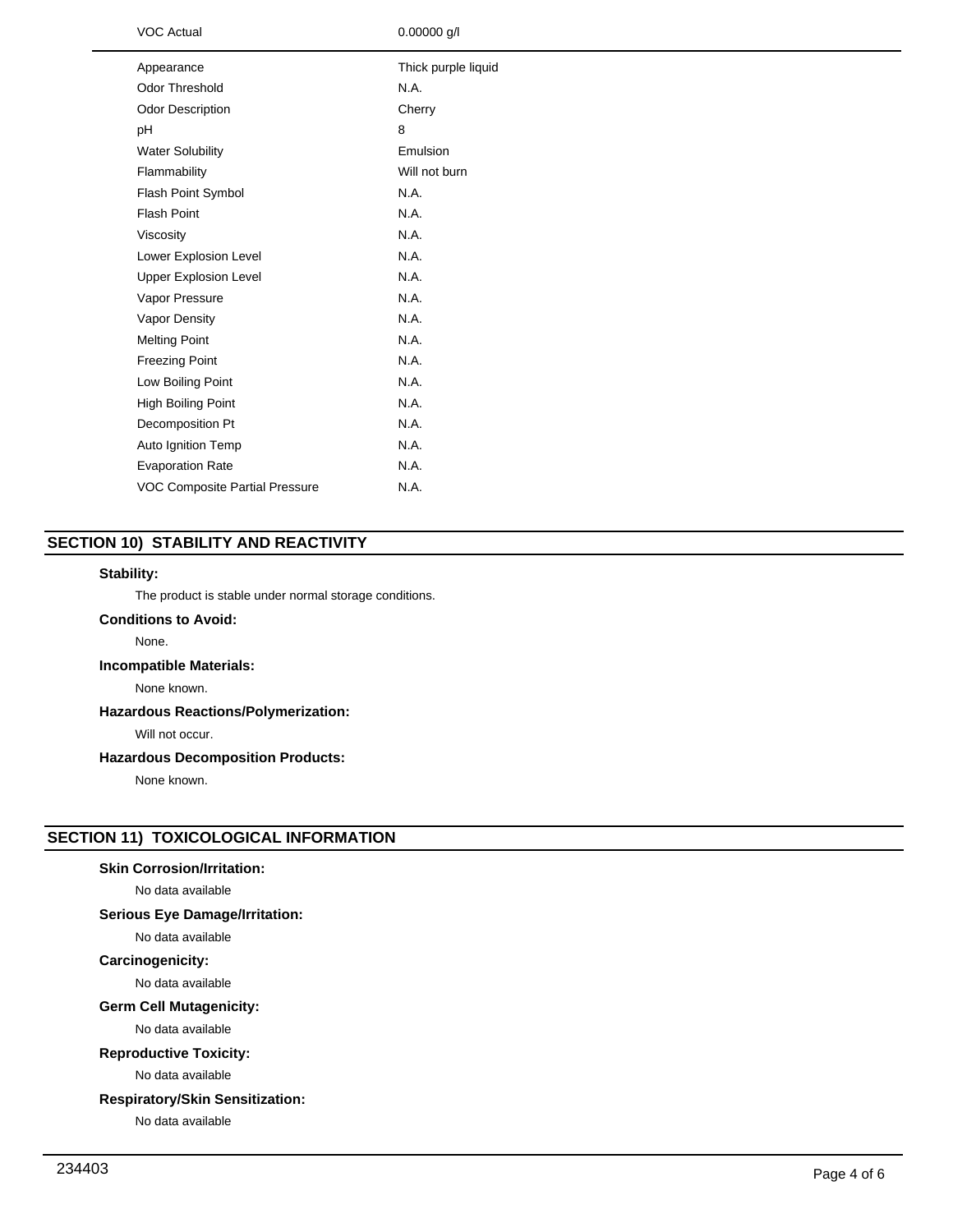# **Specific Target Organ Toxicity - Single Exposure:**

No data available

# **Specific Target Organ Toxicity - Repeated Exposure:**

No data available

#### **Aspiration Hazard:**

No data available

# **Acute Toxicity:**

No data available

# **SECTION 12) ECOLOGICAL INFORMATION**

#### **Toxicity:**

No data available

#### **Persistence and Degradability:**

No data available.

#### **Bio-Accumulative Potential:**

No data available.

#### **Mobility in Soil:**

No data available.

# **Other Adverse Effects:**

No data available.

#### **Bio-accumulative Potential**

0064742-47-8 ISOPARAFFINIC PETROLEUM DISTILLATE

Contains constituents with the potential to bio accumulate.

#### **Mobility in Soil**

0064742-47-8 ISOPARAFFINIC PETROLEUM DISTILLATE

Floats on water. Contains volatile constituents. Evaporates within a day from water or soil surfaces. Large volumes may penetrate soil and could contaminate groundwater.

#### **Persistence and Degradability**

0064742-47-8 ISOPARAFFINIC PETROLEUM DISTILLATE

Expected to be inherently biodegradable. The volatile constituents will oxidize rapidly by photochemical reactions in air.

# **SECTION 13) DISPOSAL CONSIDERATIONS**

## **Water Disposal:**

Under RCRA, it is the responsibility of the user of the product, to determine at the time of disposal whether the product meets RCRA criteria for hazardous waste. Waste management should be in full compliance with federal, state, and local laws.

Empty containers retain product residue which may exhibit hazards of material, therefore do not pressurize, cut, glaze, weld or use for any other purposes. Return drums to reclamation centers for proper cleaning and reuse.

# **SECTION 14) TRANSPORT INFORMATION**

# **U.S. DOT Information:**

Compound, Cleaning, N.O.I., Liquid

# **IMDG Information:**

Compound, Cleaning, N.O.I., Liquid

#### **IATA Information:**

Compound, Cleaning, N.O.I., Liquid